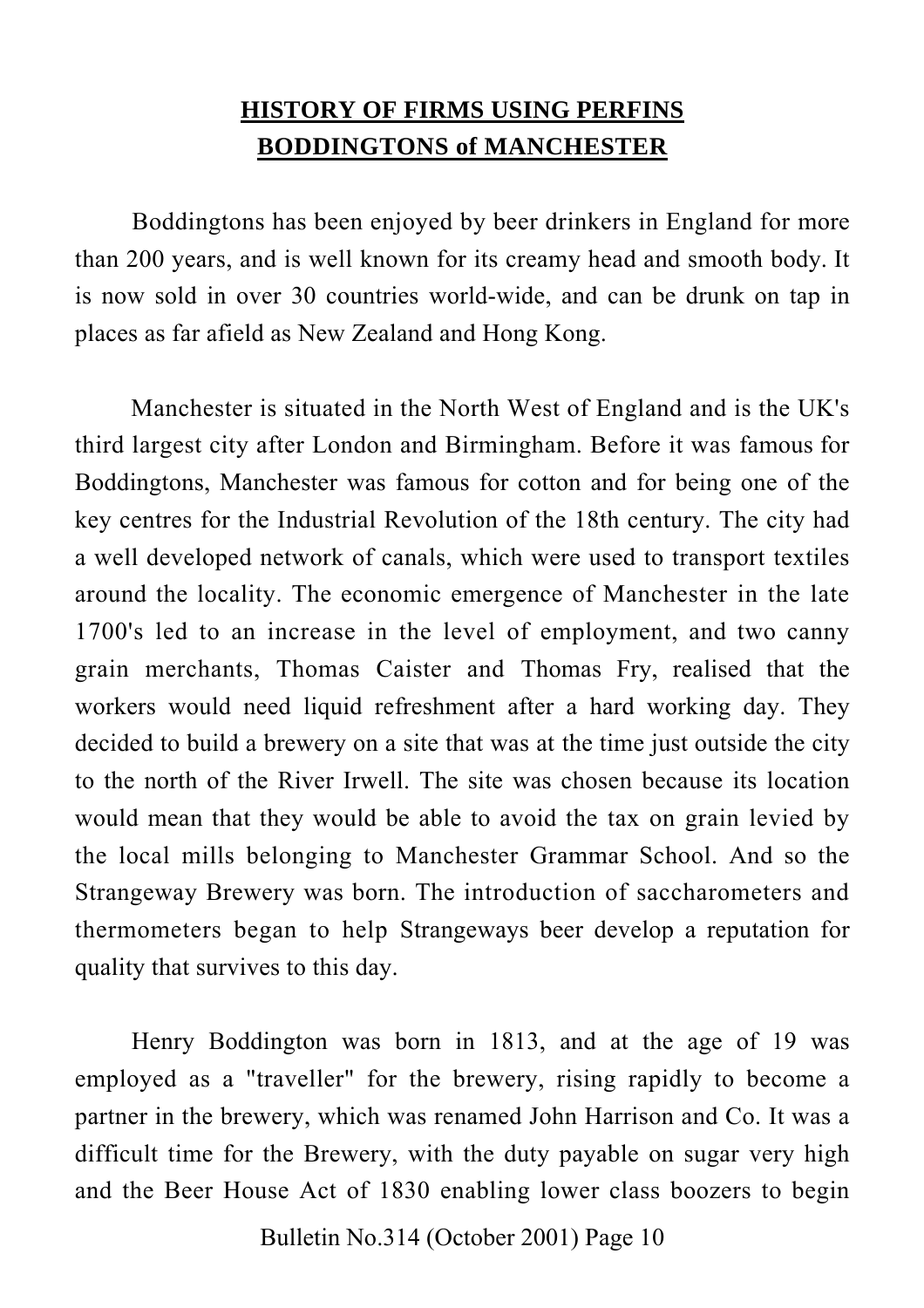trading. They were called "Tom and Jerry shops" and were to ruin trade for the major brewers for years to come. Undaunted, Henry took out a huge loan in 1853 and became the sole owner. Under Henry, production increased dramatically and by 1877 over 100,000 barrels of beer were being brewed on the site. Unfortunately, a fire spread through the brewery that very same year and only the brave intervention of the fire services prevented a total disaster.

As Henry moved towards the end of his life, his son Henry Junior became involved and the Brewery was renamed Henry Boddington and Son. Following the death of Henry senior in 1886, the company was renamed Boddingtons Breweries Ltd, a true public company. At this time, new boiling pans, slate tanks and cask hoists were introduced, but electric lights were rejected for being too extravagant.

In 1908 Robert Boddington became chairman and the technological development of the brewery continued. In the 1920's a bottling hall was installed and aluminium vessels were situated, replacing machinery driven by pulleys and one large flywheel. The Brewery did not escape the horror of the 2nd World War. On the night of December 22 1940 German bombers knocked out the breweries water tanks leaving the brewery in flames. New Chairman, Geoffrey Boddington, preferred to see a half full glass rather than a half empty one, using the bombing to further modernise the Brewery and its techniques.

The continuing success of the Brewery meant that the national brewers were looking to get involved in its business. Boddingtons signed a trading agreement with Whitbread and in 1971 Alex Bennet, a Whitbread board member, also became a member of the Board at Boddingtons. This close relationship continued until Whitbread purchased the brand and the Brewery in 1989. In the early 1970's a new

Bulletin No.314 (October 2001) Page 11